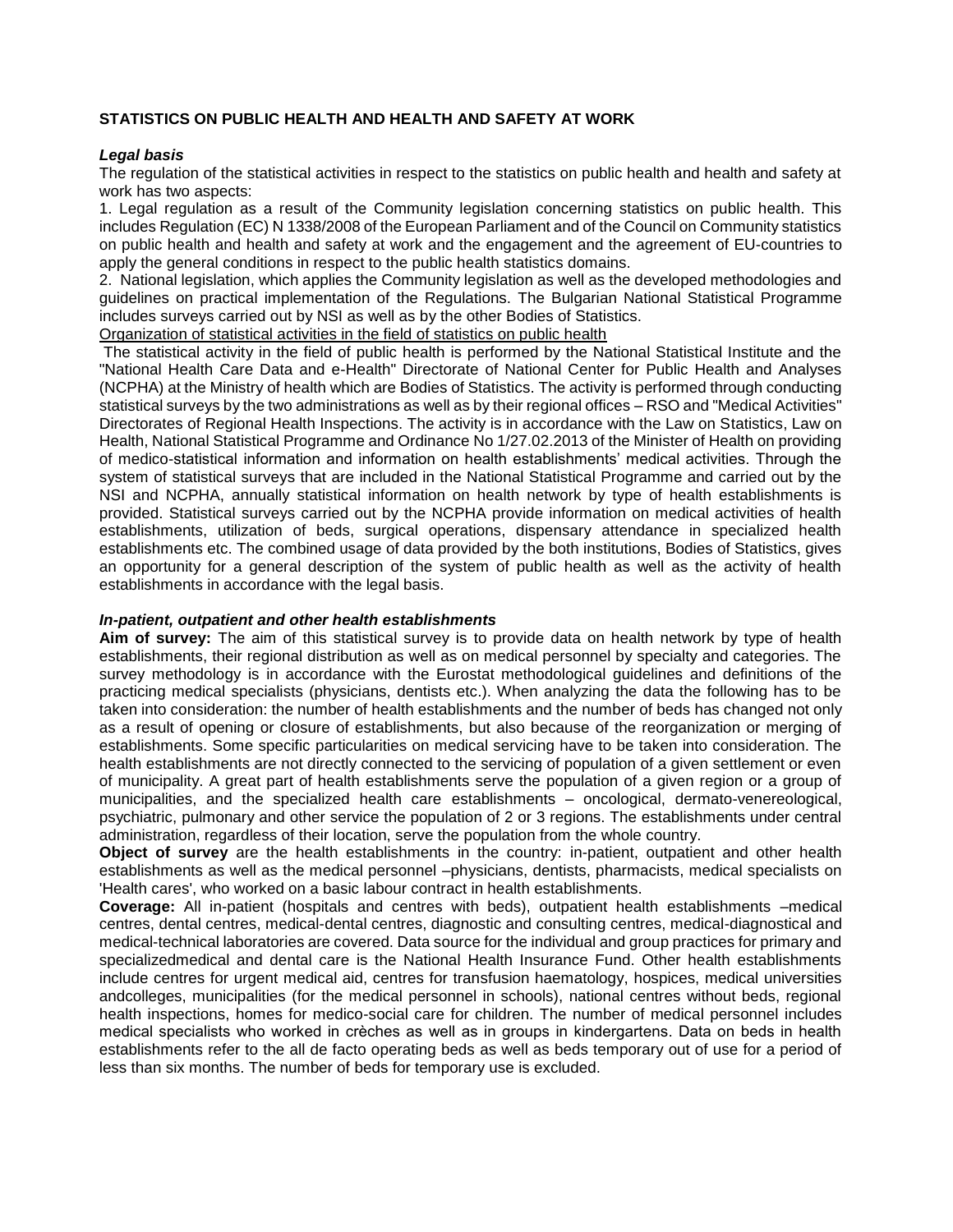According to harmonized methodology applied by Eurostat, WHO and OECD until2014, beds in in-patient health establishments (hospitals and medical centres with beds) are grouped in statistical grouping, as follow:

- Curative (acute) care beds,
- Psychiatric care beds,
- Long-term care beds (excl. psychiatric beds),
- Other hospital beds.

Detailed statistical data on the number of beds in hospitals by types from annual statistical surveys, conducted by the National Centre for Public Health and Analysis are provided as these surveys are included in the National Statistical Programme.

*Psychiatric care beds* - All disclosed beds in Mental health hospital sand Mental health centres are included. The number of beds in hospital facilities for long-term treatment in all health establishments, including these in specialized hospitals for further and long-term medical treatment and Specialized hospitals for further and long-term medical treatment and rehabilitation, are included in the number of *Beds for long-term care*.

The group *Other beds* covers beds for physiotherapy and rehabilitation, beds for day care and home care. Since 2015, a revised statistical grouping is applied:

- Curative care beds,
- Rehabilitative care beds,
- Long term care beds,
- Other hospital beds.

 $\overline{\phantom{a}}$ 

Psychiatric care beds are included in the distribution by type of beds.

The application of statistical methodology with respect to statistical grouping of types of beds in hospitals is validated by Eurostat for all member states.

Indicators on hospital beds per 10 000 of the population are calculated with the number of the population at the end of the year.

The number of medical personnel (head count) include all specialists as of 31.12. who practice in health establishments regardless of their ownership and subordination.

**Practising physicians<sup>1</sup>** provide services directly to patients. Practising physicians' tasks include: conducting medical examination and making diagnosis, prescribing medication and giving treatment for diagnosed illnesses, disorders or injuries, giving specialized medical or surgical treatment for particular types of illnesses, disorders or injuries, giving advice on and applying preventive medicine methods and treatments. Inclusion: persons who have completed studies in medicine at university level (granted by adequate diploma) and who are licensed to practice; interns and resident physicians (with adequate diploma and providing services under supervision of other medical doctors during their postgraduate internship in a health care facility); salaried and self-employed physicians delivering services irrespectively of the place of service provision; foreign physicians licensed to practice and actively practising in the country.

**Practising dentists** provide services directly to patients. Practising dentists' tasks include: making diagnosis, advising on and giving necessary dental treatment, giving surgical, medical and other forms of treatment for particular types of dental and oral diseases and disorders. Inclusion: persons who have completed studies in dentistry / stomatology at university level (granted by an adequate diploma) and who are licensed to practice; interns (with an adequate diploma and providing services under supervision of other dentists or dental specialists during their postgraduate internship in a health care facility); salaried and self-employed dentists delivering services irrespectively of the place of service provision; foreign dentists licensed to practice and actively practicingin the country.

Data on students who have not yet graduated; physicians and dentists working in administration, research and in other posts that exclude direct contact with the patients; unemployed physicians and retired physicians as well as on physicians working abroad are excluded from the number of practicing physicians and dentists. The distribution of the physicians by specialties is based on the national nomenclature in accordance with the Ordinance No 1 of 22 January 2015 the Ministry of Health. The distribution by specialties is assign to the physicians practicing specialty.

Indicators on the population per one physician and per one dentist are calculated based on the number of the population at the end of the year.

 $1$  Definitions and data collection specifications on health care statistics (non-expenditure data) - Eurostat.